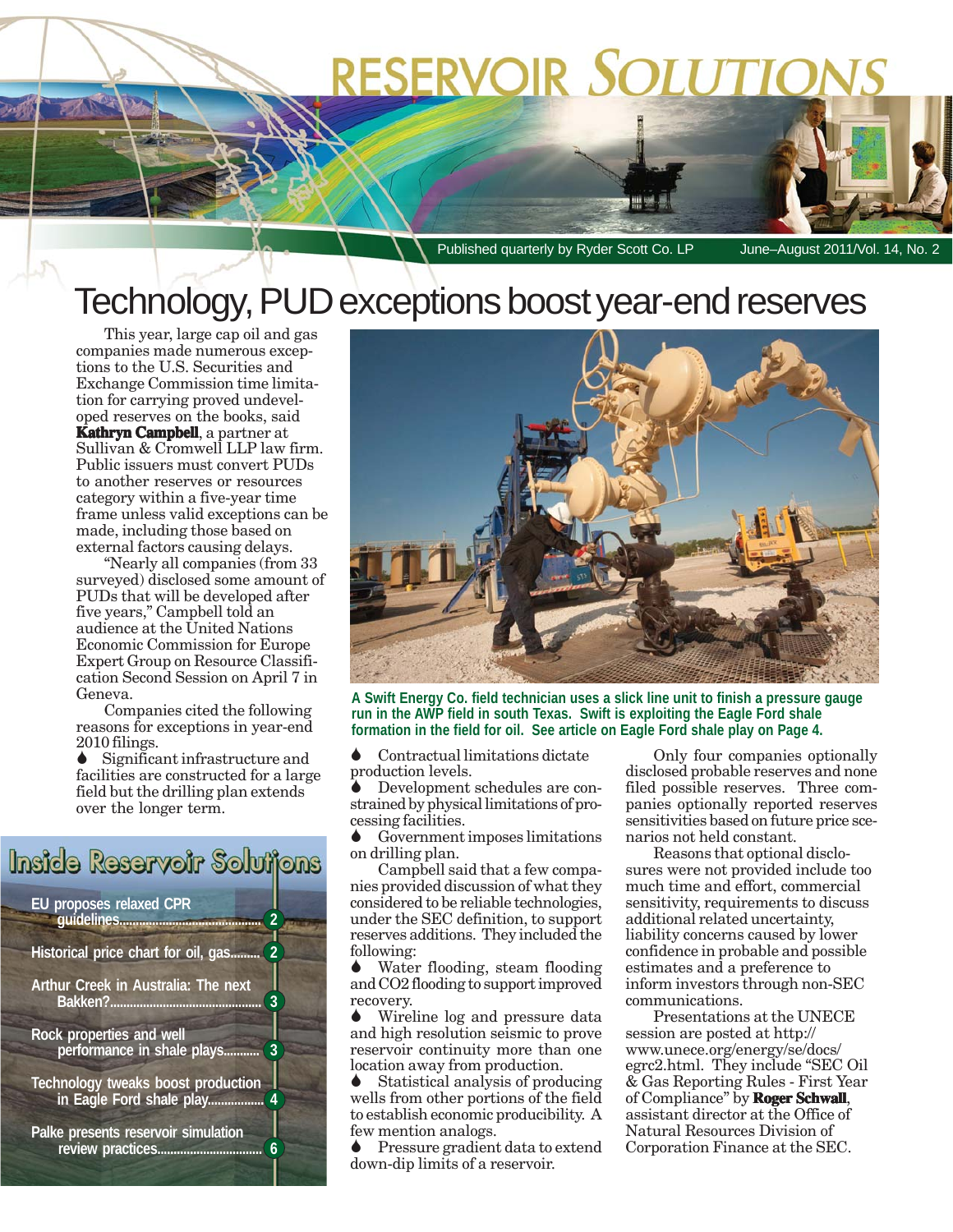

## ESMA proposes relaxed CPR disclosure requirements



The new European Securities and Markets Authority proposed March 23 that cash flows do not have to be included in competent persons reports on petroleum (mineral) reserves. ESMA's

predecessor, the Committee of European Securities Regulators, previously required that a mineral company (including oil and gas company) without a threeyear trading history publish independently audited cashflow forecasts in its prospectus. ESMA replaced CESR on Jan. 1.

ESMA said, "Estimations of cash flow are of limited value because they quickly become out of date, there are often a large number of potentially very different outcomes and outcomes tend to be highly dependent on the commodity price assumption used, which by its nature is uncertain. Estimates teamed with an

accountant's report give investors a false sense of accuracy."

European Union member states will consider whether to implement the proposals next year. ESMA monitors market developments and issues guidelines and recommendations on securities law issues as CESR did, but has additional enforcement and other powers. For instance, the authority can draft technical standards that are legally binding in EU countries.

ESMA has amended Paragraphs 131-133 in CESR/ 05-054b and added three appendices for mineral companies, including Appendix III, "Oil and Gas Competent Persons Report – content." Last year, CESR recommended that without any requirements for the content of a CPR that it should include a geological overview, resources and reserves, valuation of reserves and other information in Appendix III.

ESMA is proposing that the detailed content in the appendix is recommended and not compulsory. The competent person will have flexibility to "adapt the (recommended) contents where appropriate for the circumstances of the issuer."

*Please see ESMA on Page 8*

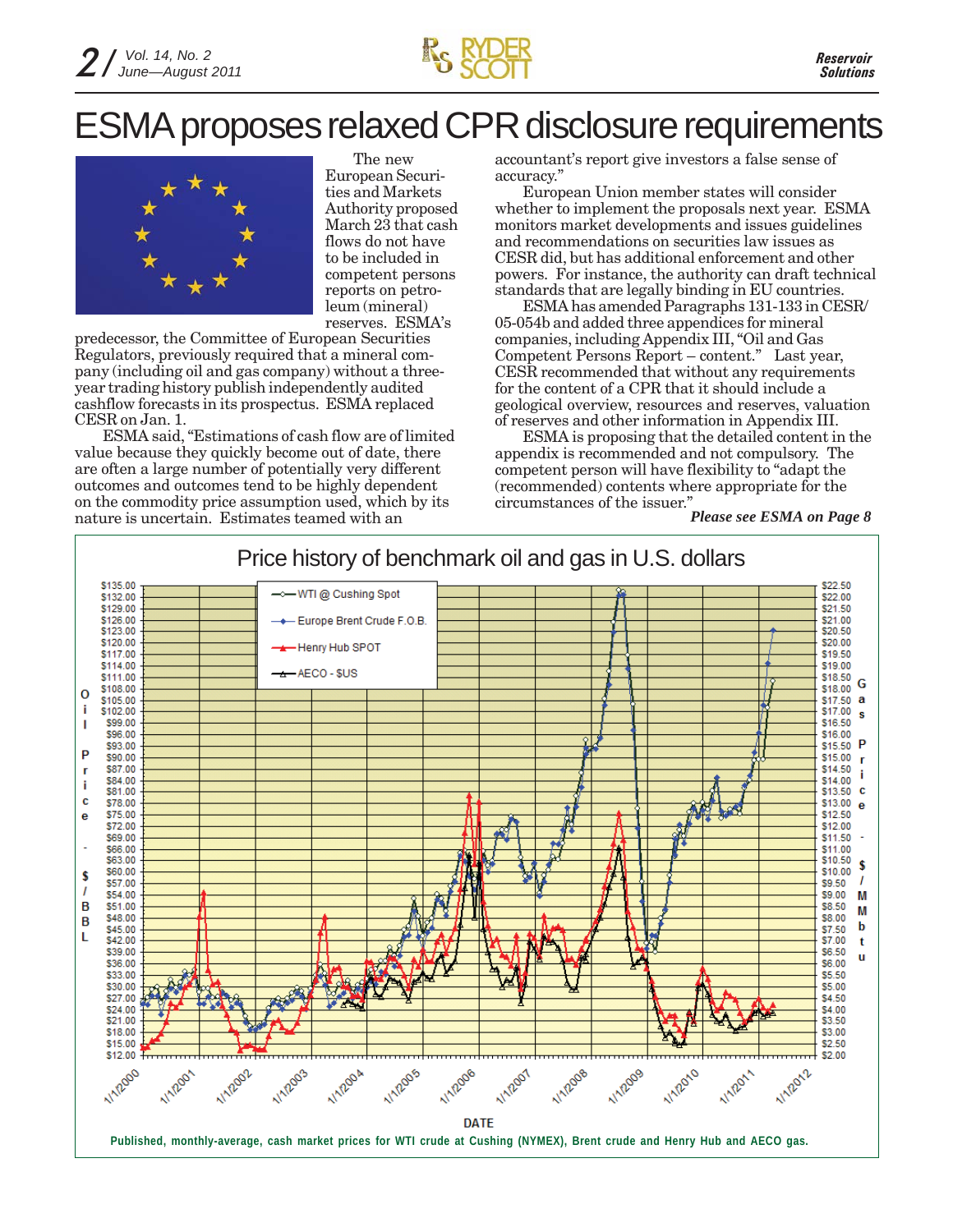

## Arthur Creek in Australia: The next Bakken?

The Arthur Creek unconventional shale play in the Northern Territory of Australia is in good company. Geologically, it has been compared favorably to the prolific, widely acclaimed Bakken oil shale play in North America.

"The Lower Arthur Creek oil shales are very similar to the Bakken shale with some differences," said **Fred Dewis**, vice president of geology at Ryder Scott Canada. The Arthur Creek silty dolomites in the southern Georgina basin were formed during the Middle Cambrian Age, making them older than the Upper Devonian Bakken.

"At one time, the rocks in the Arthur Creek play were thought to be too old to be prospective. When I went to school, life started in the Cambrian Age and not enough organic material was present in Pre-Cambrian rocks to produce oil and gas," said Dewis, who graduated with a BSc degree in geology with honors from Carleton University in Ottawa in 1969.

He said that opinion changed when the industry found giant oil and gas fields with billions of barrels of oil reserves in Neoproterozoic/ Cambrian rocks in Siberia and Oman. "That resulted in renewed exploration interest throughout the world in other similar-aged basins, such as the Georgina," remarked Dewis, a professional geologist for more than 40 years.

A total organic carbon (TOC) content of 2 percent is considered a sufficient screening criterion for oil shale plays. However, both the Bakken and Arthur Creek have been reported to contain much higher TOCs. Greater TOC and shale thicknesses are correlated to higher production.

The primary drilling target for unconventional oil in the southern Georgina basin is the Cambrian Arthur Creek "hot" shale. (Hot shale has a high radioactive content.) In the permitted acreage, Arthur Creek has approximately the same gross thickness at 98 ft as the 80-ft thick Bakken productive interval. (Both are actually dolomites, not shale.)

A key advantage though is the



**Field development was scheduled to begin in June in PetroFrontier's four exploration blocks (in orange) in the Arthur Creek oil shale play in Australia. Arthur Creek in the southern Georgina basin has geological characteristics comparable to the prolific Bakken shale play in the United States and Canada.**

low-permeability shales and siltstones of Arthur Creek are at a 2,500-ft vertical drilling depth, much shallower than the Bakken middledolomite member. The Bakken is 4,000 ft deep in the Canadian portion of Williston basin and drops to 10,000 ft in the United States.

Both formations are character-

ized by natural fractures but limited information from wells in southern Georgina suggests that the Arthur Creek shales may be more highly fractured than the Bakken and thus may require less fracture stimulation, said Dewis. The question is whether the Arthur Creek

*Please see Arthur Creek on Page 7*

### "Familiar" rock properties are not the only drivers of well performance in shale plays

Identifying shale properties that influence hydrocarbon resources, reserves and production is difficult. Often the factors driving performance are not the rock properties that evaluators are accustomed to measuring, such as porosity, saturations, permeability and thickness.

Instead properties like rock stress and natural fracturing, which are functions of tectonic activity, influence producibility and reserves. In many if not most cases, those properties are known only after a well is drilled. Thus predicting hydrocarbon producing rates and reserves before drilling is problematic at best.

For that reason, evaluators use statistical methods to describe the probability of various outcomes. Although evaluators cannot determine exact producing rates and reserves for a specific undrilled well, they can determine the probability the well will produce at or above a certain rate and the probability the reserves will be at or above a specified volume.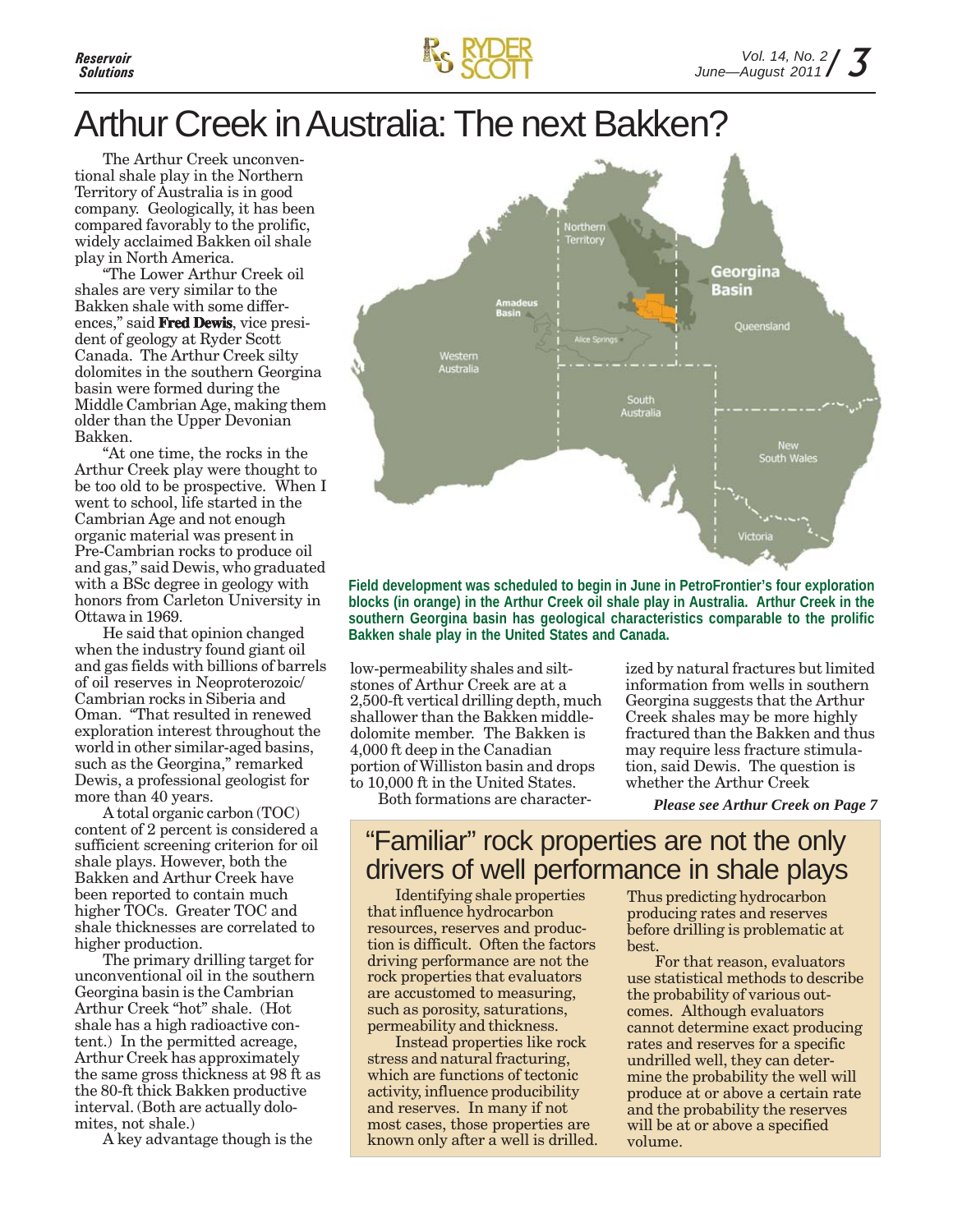

## Changes in technology, supply chain and transportation to maximize production from Eagle Ford shale play



**A hydraulic fracturing fleet in the Eagle Ford shale is on site for a 17-stage completion of a Swift Energy Co. well with a 6,000-ft horizontal leg. Multi-stage frac techniques are boosting recoveries from the shale play.**

E&P companies are fine tuning horizontal drilling and completions technology in the promising Eagle Ford oil shale play in south Texas to boost production six-fold to an estimated 420,000 barrels per day in five years—a forecast from Bentek Energy analysts as quoted by *Reuters* in May.

Over the past two years, about 30 companies have moved into the Eagle Ford to begin field development operations to tap the liquidrich resources. "Where wildcatters and entrepreneurs pounced on the Spindletop boom at the start of the 20th century, engineers and business analysts are leading the charge to develop reserves under 20,000 square miles of cattle land in Eagle Ford," said *Reuters*.

"The extent of the oil play is quite large," **Manuj Nikhanj Nikhanj**, vice president at Ross Smith Energy Group, told the *Houston Chronicle* in late May. "You could eventually see 20,000 to 30,000 wells drilled in the play. You could have more than 10 billion barrels of oil through time. And the oil economics just keep getting better, so companies want to expand in this region."

Permits in Eagle Ford jumped

from 94 in 2009 to 1,010 last year and oil production increased tenfold to more than 3 million barrels during that time, said the Texas Railroad Commission.

Since the discovery in 2008, producers have used multi-stage horizontal completions with slickwater or hybrid fracture treatments to stimulate oil flow.

Slickwater is a water-based, lowviscosity fluid-and-proppant combination developed in the Barnett shale play. Hybrid fracturing involves transporting the proppant into the fracture with a gelled fluid.

Now, companies, such as Petrohawk Energy Corp., are using a new method that makes use of a fiber additive to maintain the stability of flow channels in fractures to increase conductivity. In May, Petrohawk, which discovered the play, said that the completion technique was 10 percent less costly than hybrid fracking. The company also said that flow-channel fracturing required 10 percent less water and 40 percent less sand—substantial benefits from supply-chain and water-management standpoints.

Jefferies & Co. Inc., a securities and investment banking group, noted that "the jury is still out on whether the (flow-channel) technology enhances estimated ultimate recoveries or just net present values."

In May, Pioneer Natural Resources Co. said that it was testing white sand as a proppant in some shallower areas to the northwest and early results showed that the company may realize "significant savings" compared to ceramic proppants. Also, "rubblizing tech-



**A new hydraulic frac truck in the Eagle Ford shale is among a fleet owned by Pioneer Natural Resources Co. Pioneer and others are acquiring their own frac fleets to cut "cost creep" for outside services and to assure availability which is tight.**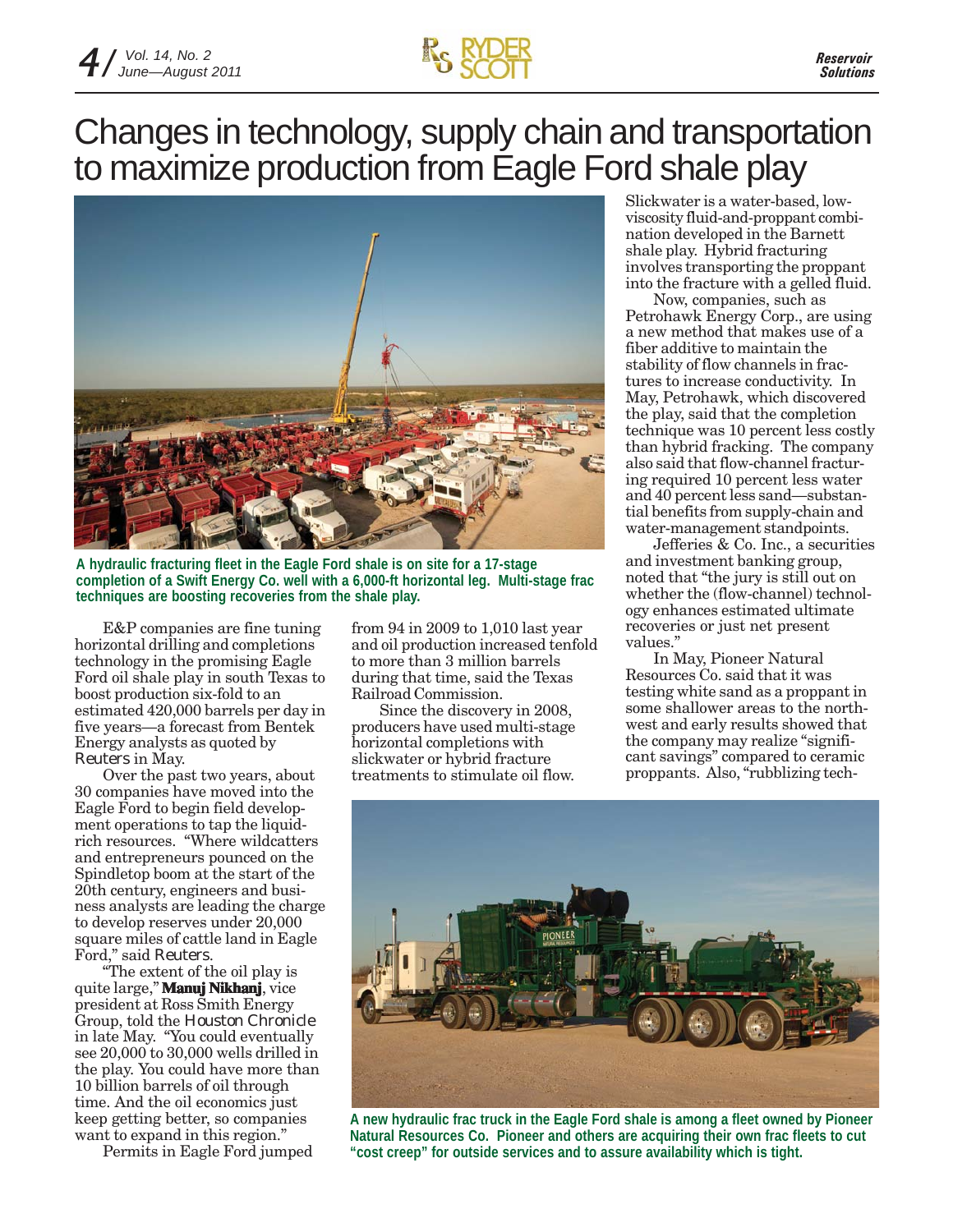niques …are now being tested," Jeffries told the *Oil & Gas Financial Journal* in April. "That technique, with more frac stages and less energy per stage, has been shown to generate higher EURs with a slight increase in costs."

Jeffries also told *OGFJ* that Goodrich Petroleum Corp. is compensating for lower initial production rates in its northern Eagle Ford acreage by applying artificial lift at earlier stages.

The cost per Eagle Ford well is \$5 million to \$12 million. In May, EOG Resources Inc. said "the biggest proportion of cost creep is the frac jobs" which also edged up last year as well. In response, EOG as well as Pioneer have lessened their reliance on outside fracking companies by investing in their own fracture stimulation fleets.

Petrohawk saw its spud-to-spud days decrease from 38 to 30 days the first quarter. However, the company said it has not seen a material change in overall pressure pumping costs and other related services, so it is currently not forecasting a decrease in average well cost. Goodrich is also seeing a decrease in drilling days, but with gel and sand shortages, pressure pumping costs are up.

"Complicating the reserves analysis are bottlenecks caused by infrastructure limitations hindering the ability of operators to hook drilled wells to sales," said **Mike Stell**, a managing senior vice president at Ryder Scott who estimates reserves for numerous companies in Eagle Ford.

"To relieve a bottleneck producers say has begun to choke growth, pipeline companies in recent weeks committed more than \$1 billion to add 940,000 bpd of pipeline capacity by the end of 2012," said *Reuters*. For now, tanker trucks clog farm roads and railway tank cars form long processions to markets. To help relieve crude takeaway constraints temporarily until pipeline capacity is available, EOG is building its own rail line to transport 20,000 barrels per day by year end.

Stell has evaluated about 150 wells in the core development area of the Eagle Ford which runs southwest to northeast from Webb County to Karnes County. He has also analyzed corresponding offsets





**A field technician stands on drill pipe at a SM Energy Co. well site in the Eagle Ford shale. Photograph by Jim Blecha courtesy of SM Energy.**

and is developing performance analogs and type curves that are rapidly changing as field development activity surges dramatically. His compilations include drilling and completion statistics, such as true vertical depth, lateral length, number of frac stages and pounds of proppant used.

Stell also has used Texas Railroad Commission information on completions, tests and other

pertinent data and has created a database of active wells. Besides developing type curves, he has generated typical estimated EURs by area and depth. Stell is also collecting thermal maturity data from clients. At this early stage, acreage positions have thousands of potential well locations.

For more information, contact Stell at mike\_stell@ryderscott.com.

### Announcements

Ryder Scott promotions are as follows: **Allen Chen** to senior petroleum engineer; **Joe Stowers** to petroleum engineer; **Brett Gray**, **Phillip Jankowski Jankowski**, **Tiffany Katerndahl** and **Michael Michaelides** to geoscientist; **Eleazar Benedetto-Padron** to senior geoscientist; **Kosta Filis** to senior engineering technician; **Jim Baird** to managing senior VP; **Frank Jeanes**, **Jim Stinson** and **Mario Ballesteros** to VP technical specialist; **Rick Robinson**, **Steve Gardner**, **Tosin Famurewa**, **Miles Palke** and **John Hanko** to VP project coordinator and **Pamela Nozza** to engineering analyst.

President **John Hodgin** will present his insights into the industry's reserves disclosures under SEC rules at a multi-society symposium July 20 in Houston. CEO **Don Roesle** is a panelist. For more information, go to www.spe.org/events/resv.

**Circle the date**: The 7th Annual Ryder Scott Reserves Conference will be held Friday, Sept. 16 at the Hyatt Regency Hotel in downtown Houston. Pre-registration is Aug. 1. For more information, contact **John Hodgin**, president, at john\_hodgin@ryderscott.com.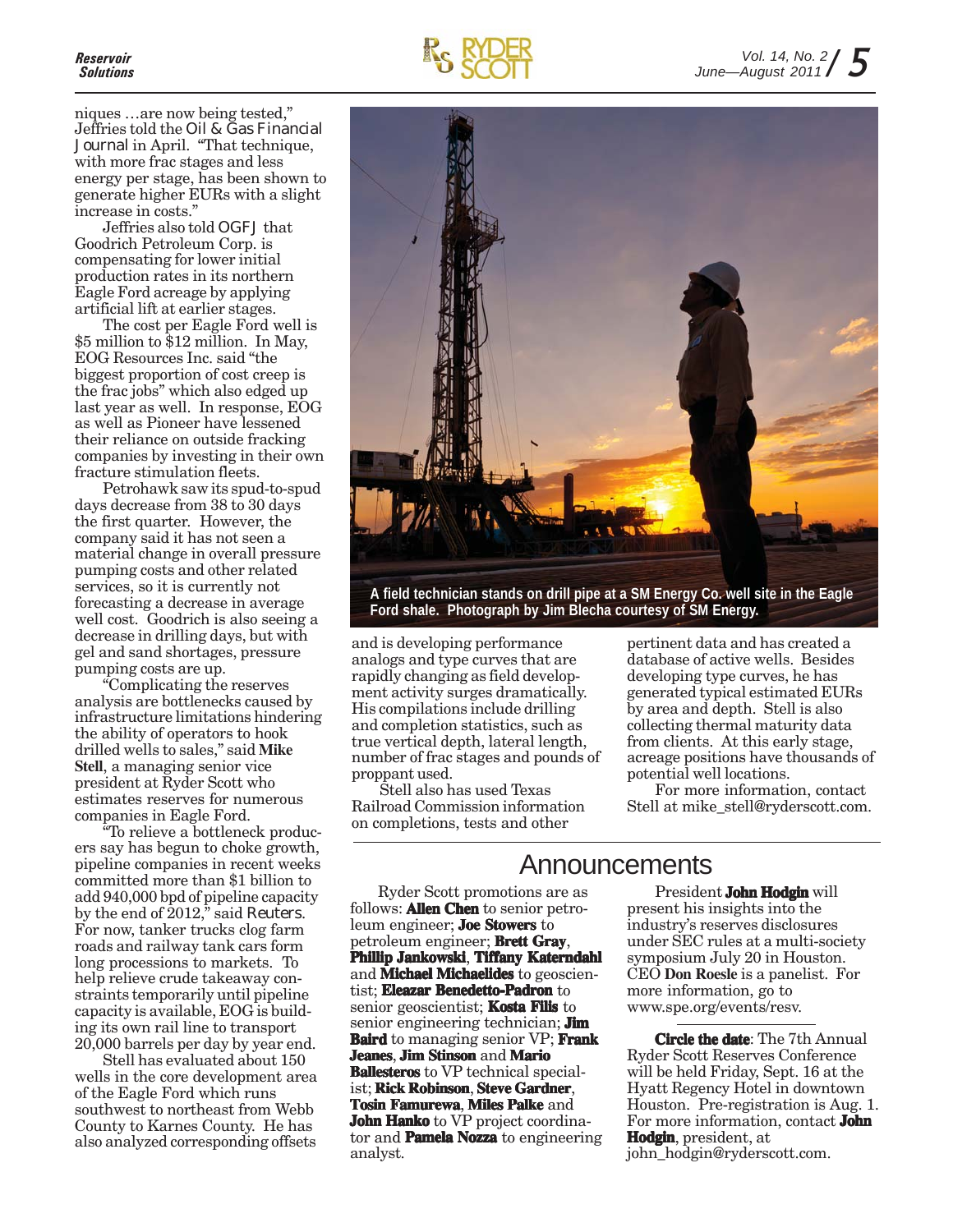

## Palke presents reservoir simulation review practices

Petroleum engineers are frequently faced with the need to consider using reservoir simulation models that they did not create. Internal staffs at E&P companies as well as outside consultants review builtfor-purpose simulation models to investigate whether they can be used for other purposes, such as reserves estimation.

Miles Palke, vice president project coordinator at Ryder Scott, discussed model reviews and pitfalls at a May meeting of the Houston chapter of the Society of Petroleum Evaluation Engineers. He outlined how to streamline the review process and cited rules of thumb based on his experience constructing and reviewing models for 15 years.

Simulation is the only single petroleum engineering technique that integrates geology, performance, production histories and other information. Palke said that the most important use of reservoir simulation is to test various field development options or the effect of uncertain reservoir parameters in what-if scenarios.

"What-if scenarios are used to evaluate the relative performance of options for field development and production planning and scheduling," he remarked. "Those options might be comparing infill Well A

to infill Well B or analyzing water-injection schemes or compression packages."

Is a particular model appropriate for a purpose such as estimating reserves, making investment decisions or changing field operations? A simulation review answers that question.

Palke said that a review starts with a comparison of the original purpose of the model to its proposed use. "Sometimes a consultant is asked to review a model designed only for scoping. However, the client wants to use it for reserves and needs a final answer immediately," said Palke.

In other cases, models developed to forecast vertical well performance are used to project undeveloped horizontal well performance. "In that case, a disconnect exists between the original purpose and proposed use of the model. You have to deal with it going forward," remarked Palke.

Another reason to review a model is to investigate flexible controls used during model predictions that strongly influence outcomes. Reviews are also used to examine the model construction and history matching of simulation specialists no longer available for discussion.

Palke's tips and tricks of the trade include comparing the simulation model with traditional analytical techniques to provide a reality check. He also said always consider the following:

Model Construction—How accurate and detailed is the static model?

- ◆ Does it honor observed data from well control?
- Is the reservoir fluid characterized reasonably?<br>  $\bigcap_{\alpha}$  Does the grid have sufficient resolution to address
- Does the grid have sufficient resolution to address the questions asked?
- $\bullet$  Is the initialization of the model reasonable?

 Have wells' placement and completed intervals been captured correctly?

History Match—Is the history match reasonable?

What data was used to match history? How adequate is the match of the simulated values to the observed values?

**◆** What changes were required to the description during history matching to secure the history match? Are these changes justifiable?

How well does the model transition from history to prediction? When considering changes made during history matching, reviewers need to be aware that in some cases, simulation

software allows unreasonable changes to be made. Examples include pore volumes that exceed gross volumes, model aquifers in places where none exist, pipelines of cells connecting disconnected volumes and residual saturations of zero percent.

Another pitfall to consider is that parameters may be adjusted during history matching that modestly impact history, but significantly affect predictions. For example, a change in aquifer description in a depletiondrive reservoir may not alter the history match of initial production, but can significantly change longterm predictive results, said Palke.

In addition, history-match changes may be appropriate for certain purposes but not for others. Palke said that modifying the properties immediately around each well individually may be okay for forecasts of existing wells but probably will be inappropriate for infill wells.

"Don't be tricked by very good matches of single phases or cumulative volumes at the end of history, said Palke. Typically, a modeler fixes the dominant phase's rates so that the simulator must make those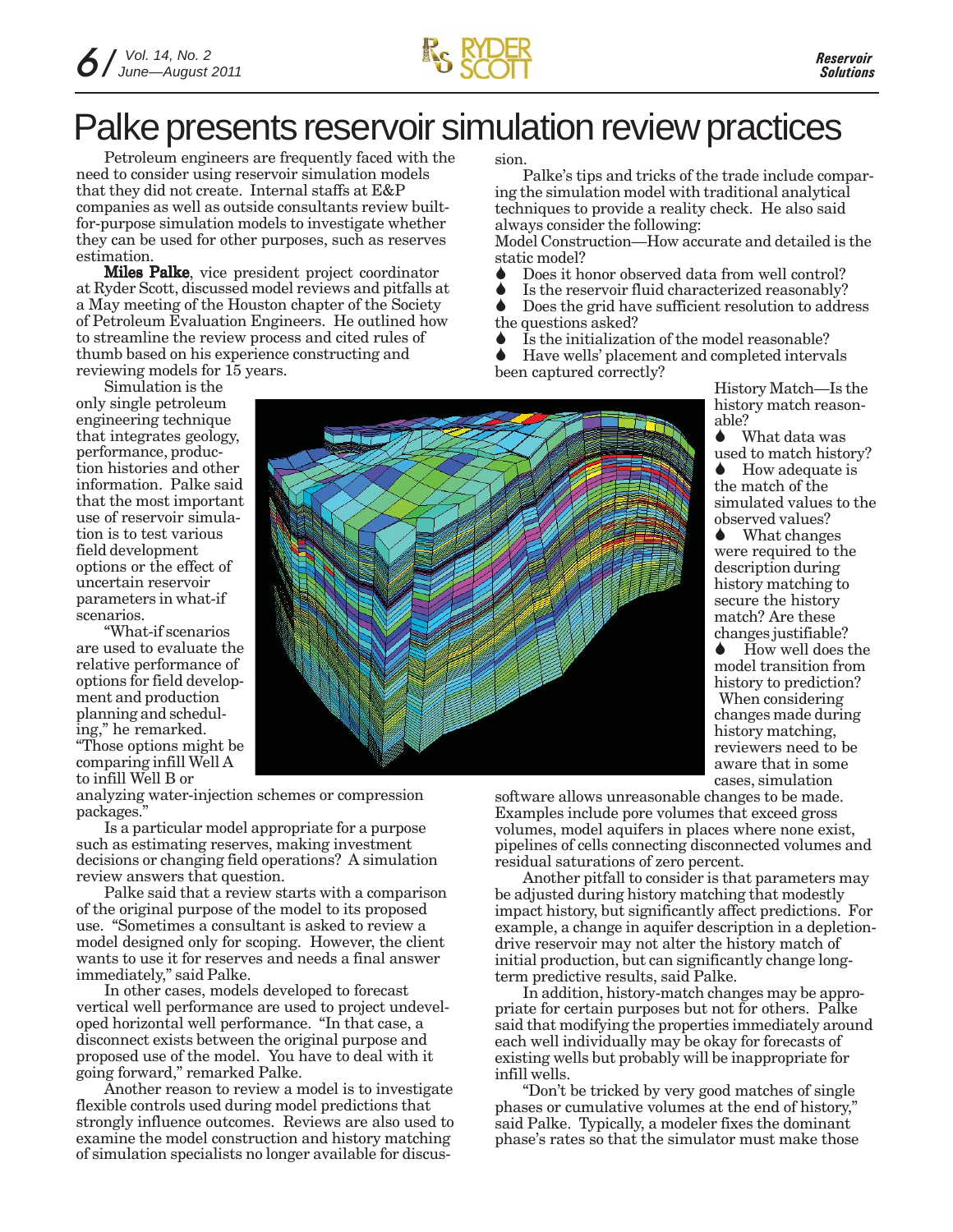volumes. Also, a modeler might match cumulative volumes at the end of history while not accounting for trends during history, which makes predictions less useful.

Carefully review how the model transitions from simulation to prediction and review the reasonableness of the status quo case in which no operating conditions change and the well count and placement remain the same, said Palke. He also discussed the future of reservoir simulation reviews, including the development of metrics for the evaluation of simulation models—a work in progress for Palke and others at Ryder Scott.

For further information on Ryder Scott reservoir simulation capabilities, contact Palke at miles\_palke@ryderscott.com or **Dean Rietz**, simulation department head, at

dean\_rietz@ryderscott.com.

#### *Arthur Creek—Cont. from Page 3*

interbedded shale zones will yield oil at Bakkenesque rates through horizontal wells fracked in stages a proven drilling-and-completion technology in the Bakken to be tried for the first time in Australia.

Predicting hydrocarbon producing rates and reserves before drilling is problematic at best. See sidebar article, "Familiar' rock properties are not the only drivers of well performance in shale plays," on Page 3.

The executed field development plan will be the proof of concept in determining whether Arthur Creek belongs in the same company as the Bakken, Niobrara, Eagle Ford and other emerging oil shale plays. PetroFrontier Corp., a Calgarybased E&P company, has a major stake in Arthur Creek with four exploration permits—EP 103, EP 104, EP 127, EP 128—covering an area of more than 13 million acres. The operator said on May 17 that it planned to begin drilling two horizontal wells in June and will acquire an additional 1,100 miles of 2D seismic to further delineate the stratigraphy.

Dewis and **Linda Echikh**, geologist at Ryder Scott Canada, conducted a recent probabilistic analysis of the four permitted

exploration areas.

Very few wells have been drilled in the entire Georgina basin. Within the four exploration permits, only 29 exploration wells have been drilled—all from 1962 to 1991. All but two were drilled off structure with no closures. All were drilled with slimhole mining rigs and a few were government stratigraphic test wells.

"The Georgina basin represents one of the few remaining virtually unexplored onshore sedimentary basins with prospective hydrocarbons," said Dewis.

Complex geology, including significant basement faulting within the area, and a lack of well control made the Ryder Scott technical analysis challenging. The Monte Carlo study generated ranges for each reservoir parameter. That included low, best and high cases for porosity, gross intervals, net-togross ratios for rock volumes, oil saturations and oil recovery factors.

Ryder Scott estimated about 26 billion barrels of unrisked prospective resources as a best (P50) case. See Editor's Note.

The independent study states that the Lower Arthur Creek organic rich hot shale is a potentially very large unconventional shale oil play … with world class

TOC values averaging more than 5 percent in the shale intervals. The Ryder Scott third-party report is posted on the PetroFrontier website at http://www.petrofrontier.com/en/ documents/pfc-2011-01-14 ryderscottreport.pdf.

Dewis and the Calgary office have prepared numerous resources reports for companies exploring in Australia. For more information, contact Dewis at fred\_dewis@ryderscott.com or **Howard Lam**, manager of Ryder Scott Canada, at howard\_lam@ryderscott.com. As reported last March in Reservoir Solutions, multistage hydraulic fracturing technology used in the Bakken also has been exported to China, France and Poland.

*Editor's Note: The term "unrisked" means that Ryder Scott did not incorporate geologic risk (play risk) in the hydrocarbon volume estimates. The resource plays evaluated in the Ryder Scott report are high risk. No commercial hydrocarbons have been discovered on the four exploration permits. There is no certainty that any portion of the undiscovered resources will be discovered. If discovered, the play may not be economically viable or technically feasible to produce the resources.*



**From left, Christine Neylon, associate petroleum engineer; Pam Wren, engineering analyst and Claudia Oramas, engineering technician. They rode in the Salt Grass Trail Ride, which promotes the annual Houston Livestock Show and Rodeo.**